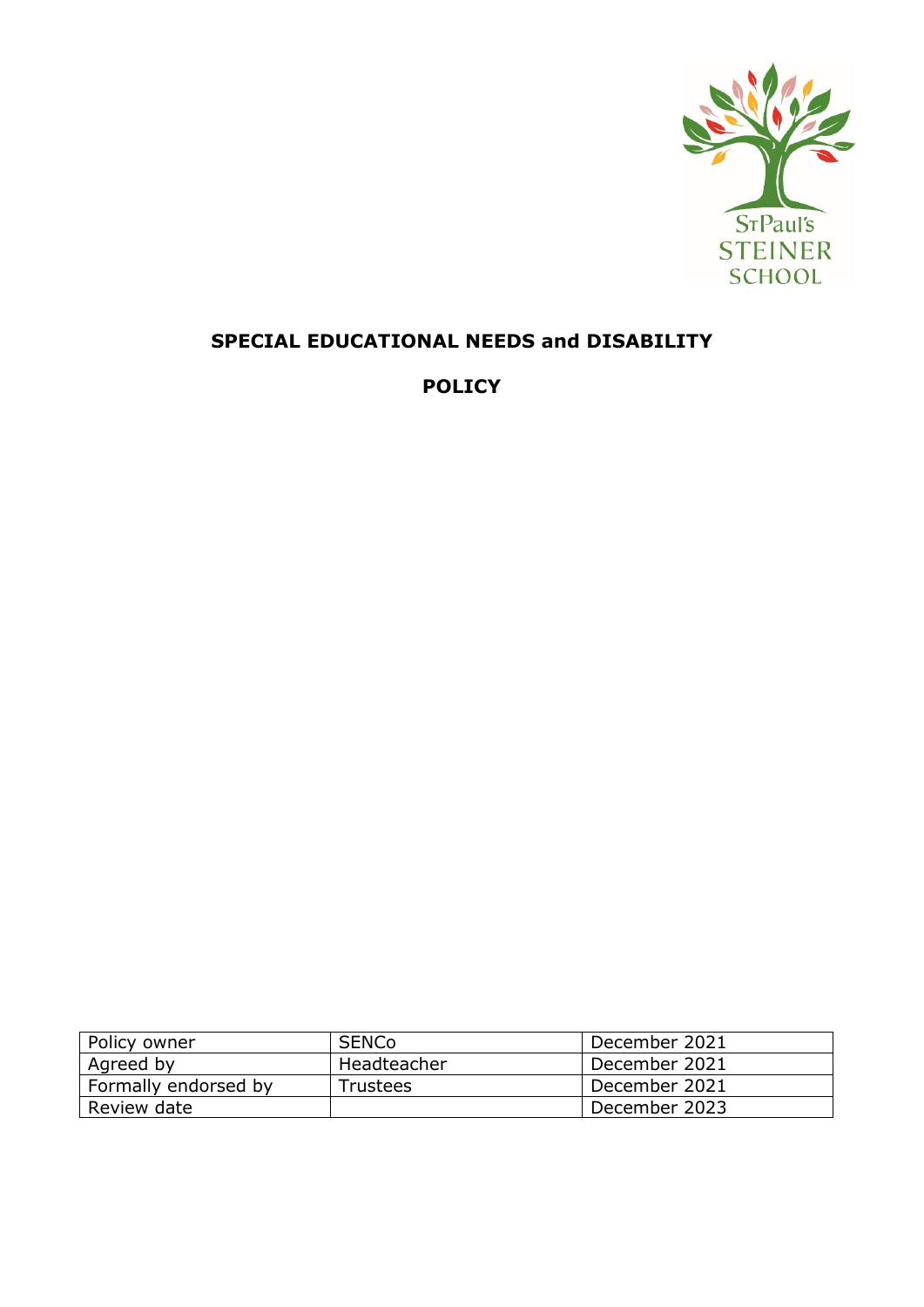*St Paul's Steiner School is committed to safeguarding and promoting the welfare of children and young people and expects all staff and volunteers to share this commitment*.

### **Vision Statement and Aims**

Our school is a Steiner School where each pupil is valued for his/her uniqueness and is encouraged to develop into the best that he/she can be.

Through teaching the Steiner curriculum, we provide the foundation for the children to develop a relationship with the world, which is one of reverence, tolerance, and imagination.

Children are caring towards others; aware of their responsibilities and encouraged to make considered choices to promote their own and the community's well-being.

Our parents are a vital and valued part of school life. We would like them to work in partnership with the school to promote and encourage their children's learning and development.

As an independent school, we are currently under no statutory obligation to follow the DfE Code of Practice for Special Educational Needs. However, we recognise its importance and our SEND Policy respects its recommendations for good practice and works to integrate them with the aims of the International Waldorf Curriculum. Following the Code of Practice enables us to work with the Local Education Authorities and to follow the national guidelines for statutory assessment.

It also simplifies the transfer of children, including children with an Education, Health and Care Plan (EHCP) to other schools (including Special Schools) should that be required.

This policy accepts the definition of SEND (as set out below) in the Revised Code of Practice 2015.

A child of compulsory school age or a young person has a learning difficulty or disability if he or she:

- has a significantly greater difficulty in learning than the majority of others of the same age,
- or
	- has a disability which prevents or hinders him or her from making use of educational facilities of a kind generally provided for others of the same age.

The duty to make reasonable adjustments is owed to disabled people only.

The broad areas of need for which we may need to plan intervention are:

- 1. Communication and interaction
- 2. Cognition and learning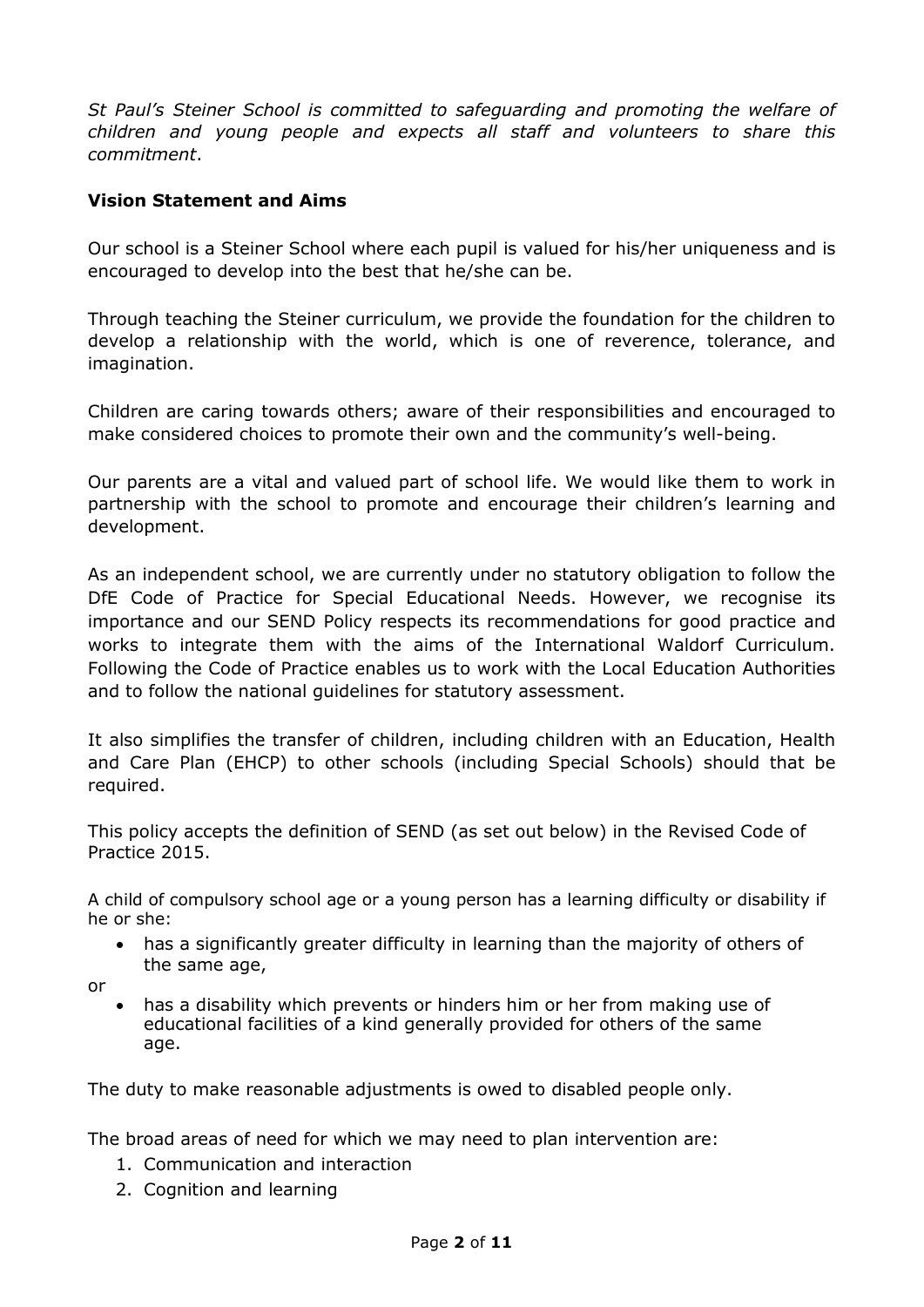- 3. Social, emotional and mental health difficulties
- 4. Sensory and/or physical needs

Children must not be regarded as having a learning difficulty solely because the language or form of language of their home is different from the language in which they will be taught.

Under the Equality Act 2010, all Early Years' providers have duties. Although formal learning is not yet introduced, a lead person will monitor a child's progress in the above areas.

Where a setting identifies a child as having SEN they will work in partnership with parents to establish the support the child needs.

#### **Aims and Objectives**

The Trustees and teaching staff will do their best to ensure that the necessary provision is made for any pupil who has Special Educational Needs or disability, including children with an EHCP, and ensure that those needs will be made known to all who are likely to teach them.

This policy aims to 'inform and guide practice and to ensure that measures are in place to be inclusive and responsive to the needs of all children and their families in an equitable way'. (Coordinating Special Educational Needs – Fitzgerald 2007)

The SENCo, class teachers, kindergarten teachers and learning support teachers will draw up an annual report to parents, reflecting on the policy and effectiveness of the school's work with pupils with special educational needs.

No pupil should be discriminated against, harassed or victimised due to their disability. The school will take such steps as it is reasonable to take for disabled children, to prevent them being put at substantial disadvantage.

The staff will make such adjustments as it is reasonable to make to ensure that pupils with special educational needs, including children with an EHCP, participate fully in the activities of the school alongside pupils who do not have special educational needs.

#### **Responsible Persons**

The person co-ordinating the day to day provision of education for pupils with special educational needs is: Annina McCormick (SENCo). Members of the SEN/Learning Support team are: Stephen Henshall (Assistant SENCo), Jane Akuwudike (Learning Support Teacher), Sarah Chandler (Learning Support Teacher), Alex Brew (Learning Support Assistant), Lily Janas-Snell (Learning Support Assistant) and Nikolas Tsogas (Specialist Maths Teacher).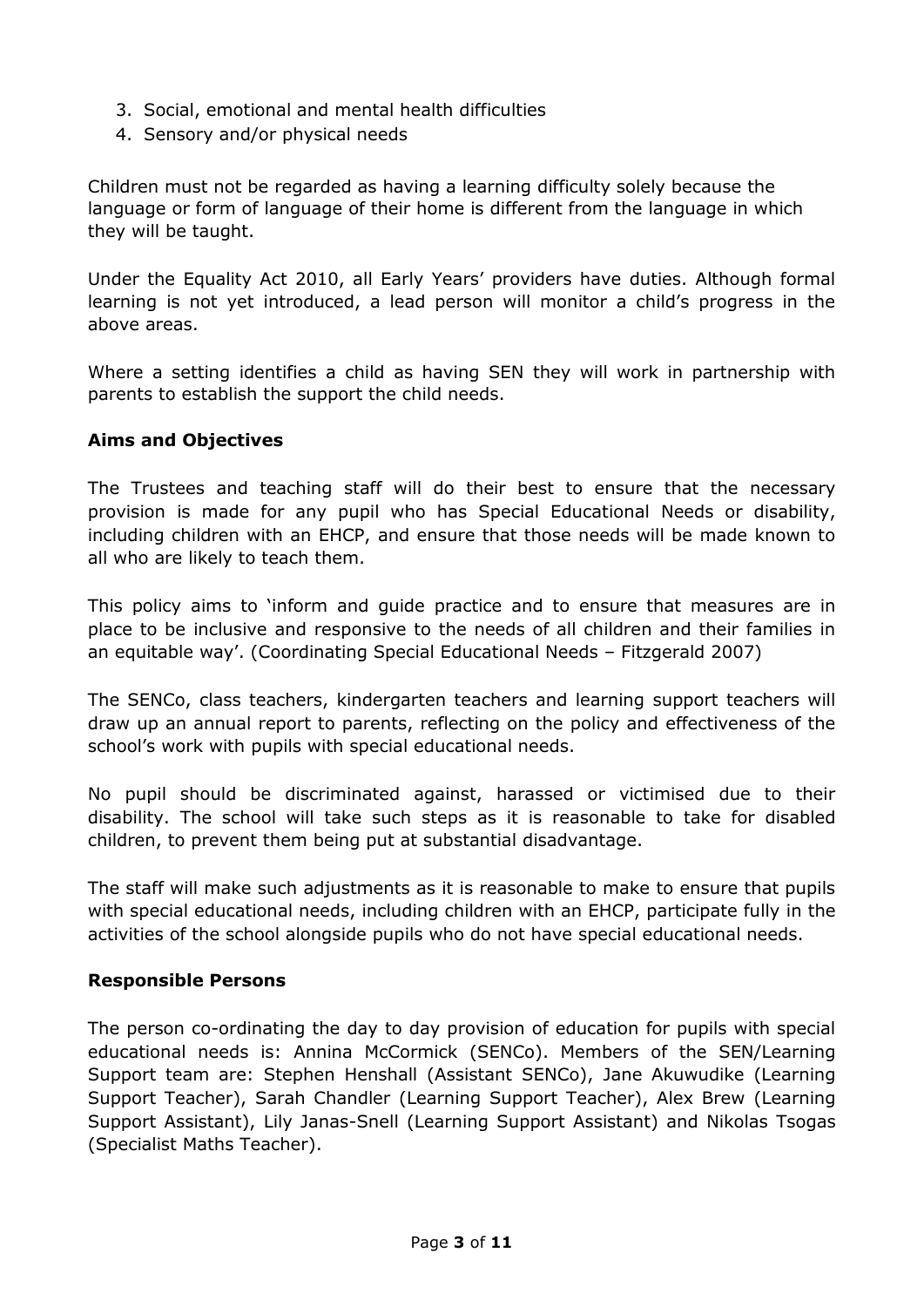The Learning Support Teacher and Assistants, Class and subject Teachers, Kindergarten Teachers, Teaching Assistants and curative practitioners, work cooperatively with the SENCo.

The SENCo is responsible for:

- The day to day operation of the SEND policy
- Liaising with, and advising, members of staff about children with SEND
- Co-ordinating provision for children with SEND, including those with an EHCP
- Advising on the graduated approach to providing SEN support
- Supporting the class or subject teacher in the further assessment of the child's particular strengths and weaknesses, in problem solving and advising on the effective implementation of support.
- Maintaining the SEND register and overseeing records, including IEPs, minutes of meetings and reviews and discussions with parents, teachers or the school doctor and details of therapeutic interventions
- Advising on the deployment of the school's delegated budget and other resources to meet pupils' needs effectively
- Liaising with parents of children with SEND, including children with an EHCP, or arranging that Class Teachers do so
- Liaising with early years providers, other schools, educational psychologists, health and social care professionals and independent or voluntary bodies
- Being a key point of contact with external agencies, especially the local authority and its support services, liaising with potential next providers of education to ensure a pupil and their parents are informed about options and a smooth transition is planned, especially for pupils with an EHCP
- Contributing to in-service training of staff

#### **Admission and Inclusion**

St Paul's adopts a 'whole school approach' to special educational needs which involves all the staff adhering to a model of good practice. The staff of the school are committed to identifying and providing for the needs of all children in a wholly inclusive environment within the scope of the steps it is reasonable for the School to take. The school operates an equal opportunities policy for children with special educational needs who are afforded the same rights as other children.

This includes both those children with an Education, Health and Care Plan, and those others with less significant needs.

#### **Admission of children to the school with additional needs that have been identified or are becoming apparent**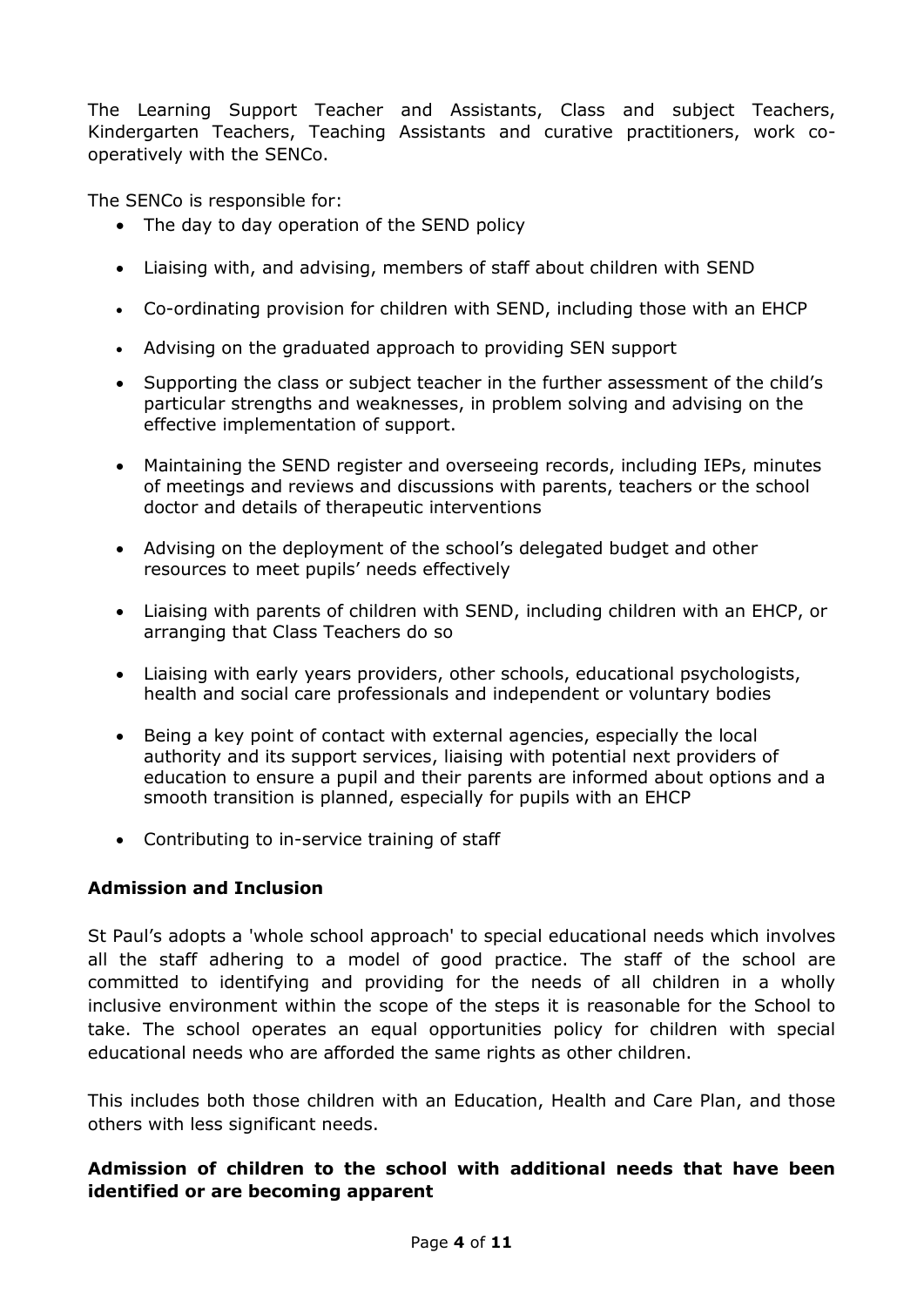Treating every child as an individual is important to us, and we value diversity. We welcome pupils with special educational needs, including children with an EHCP, providing that our staff can provide them with the support and resources they need to make progress. We will 'use our best endeavours' to make sure that a child with special educational needs gets the support they need. It must be noted that the location of the school in an old church does not make it possible to create accessibility plans for physically disabled pupils/wheelchair users.

For admission to the Kindergarten, in addition to the initial interview, the parents of a child with known or probable SEND, including a child with an EHCP, are required to provide information about the child's needs (including reports from child care practitioners and/or other specialists). A second interview with the child and parents may be requested to assess the levels of difficulties the child is experiencing and whether Kindergarten can adequately meet the child's needs.

If we feel that the school cannot meet the specific needs, a place in Kindergarten does not mean that the child will automatically be offered a place in Class I where more formal learning in larger groups starts.

For admission to the Lower and Middle school, in addition to the normal admission procedures, a child with known or probable SEND will have an interview with the SENCo or other curative diagnostic specialist. The interview will be arranged through the school office, once the Learning Support Department has received all relevant reports, and, if applicable, the Education, Health and Care Plan.

The school will advise against accepting children if, after the assessment, it is felt that the school does not have the necessary resources to educate the child, either in terms of staff expertise or practical support.

## **Identification of children with SEND within St Paul's**

Regular and routine observation and screening procedures take place according to an established timetable. The results provide an overview of the pattern of attainment in basic skills for each class and aim to identify the presence of specific learning difficulties. The results are used by Class Teachers and Learning Support staff to enable appropriate planning and differentiation in an inclusive classroom.

Children who show signs of possible SEND may be recommended for further assessment by an appropriate specialist in order to determine their learning needs. The cost of such assessments is expected to be met by the parents.

A trigger for this could be:

- A teacher's concern about a child's behaviour, attention or learning abilities
- A parent's concern about a child's behaviour, attention or learning abilities
- The school doctor's concern about a child's behaviour, attention or learning abilities
- The result of a class observation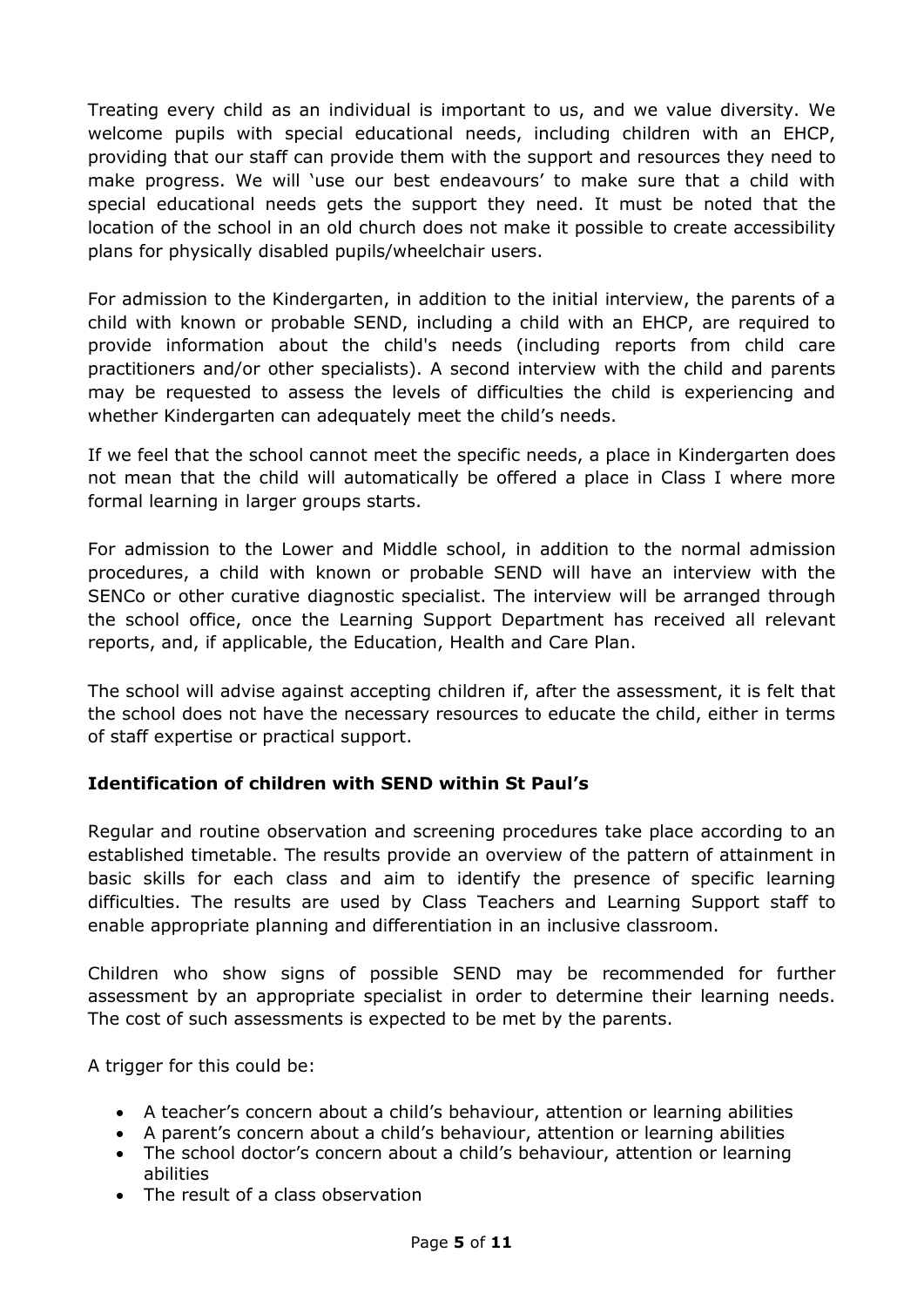• As a result of class screening at Class II, III, IV, V, VI, VII or VIII

Assessments allow the pupil to show what he/she knows, understands and can do, as well as to identify any learning difficulties. Where appropriate, pupils will be referred to the SENCo or learning support staff for initial diagnostic testing to construct a profile of their strengths and weaknesses.

#### **SEND Register**

Pupils with specific learning difficulties will be listed on a SEND Register. The SENCO will amend the register following pupil progress meetings and after analysis of whole school assessment data. A pupil may be removed from the list if his/her attainment lies within that expected for their age.

It is essential that parents / carers are involved in any discussions prior to changes to the register being made. Regular structured communication with parents will be set up by the SENCO. This register is a working document and will be re-circulated to all staff as and when any changes occur.

Teaching is of a high quality, soundly based on the Steiner curriculum and differentiated to individual needs. Our philosophy works towards promoting positive outcomes in the wider areas of personal and social development**.** Extra support for children with special educational needs, including children with an EHCP, may be made available in the form of:

- In-class support
- Withdrawal for individual/small group work
- Home/school reading schemes
- Behaviour modification programmes
- Use of specialist equipment
- Alternative teaching strategies

The structure of the Steiner curriculum enables tasks and activities to be broken down into a series of small and achievable steps for pupils who have marked learning difficulties. The practice of class teachers moving up through the classes with their pupils means that they can remain responsible for working with the child on a daily basis. Where the interventions involve group or one-to-one teaching away from the main class or subject teacher, they will still retain responsibility for the pupil. They work closely with any teaching assistants or specialist staff involved, to plan and assess the impact of support and interventions and how they can be linked to classroom teaching.

Where pupils have special educational needs, including children with an EHCP, a graduated response will be adopted. This is defined in the revised Code of Practice 2015 as 'a cycle through which earlier decisions and actions are revisited, refined and revised with the growing understanding of pupils' needs and of what supports the pupil in making good progress and securing good outcomes.' The school will, in other than exceptional cases, make full use of classroom and school resources before drawing on external support.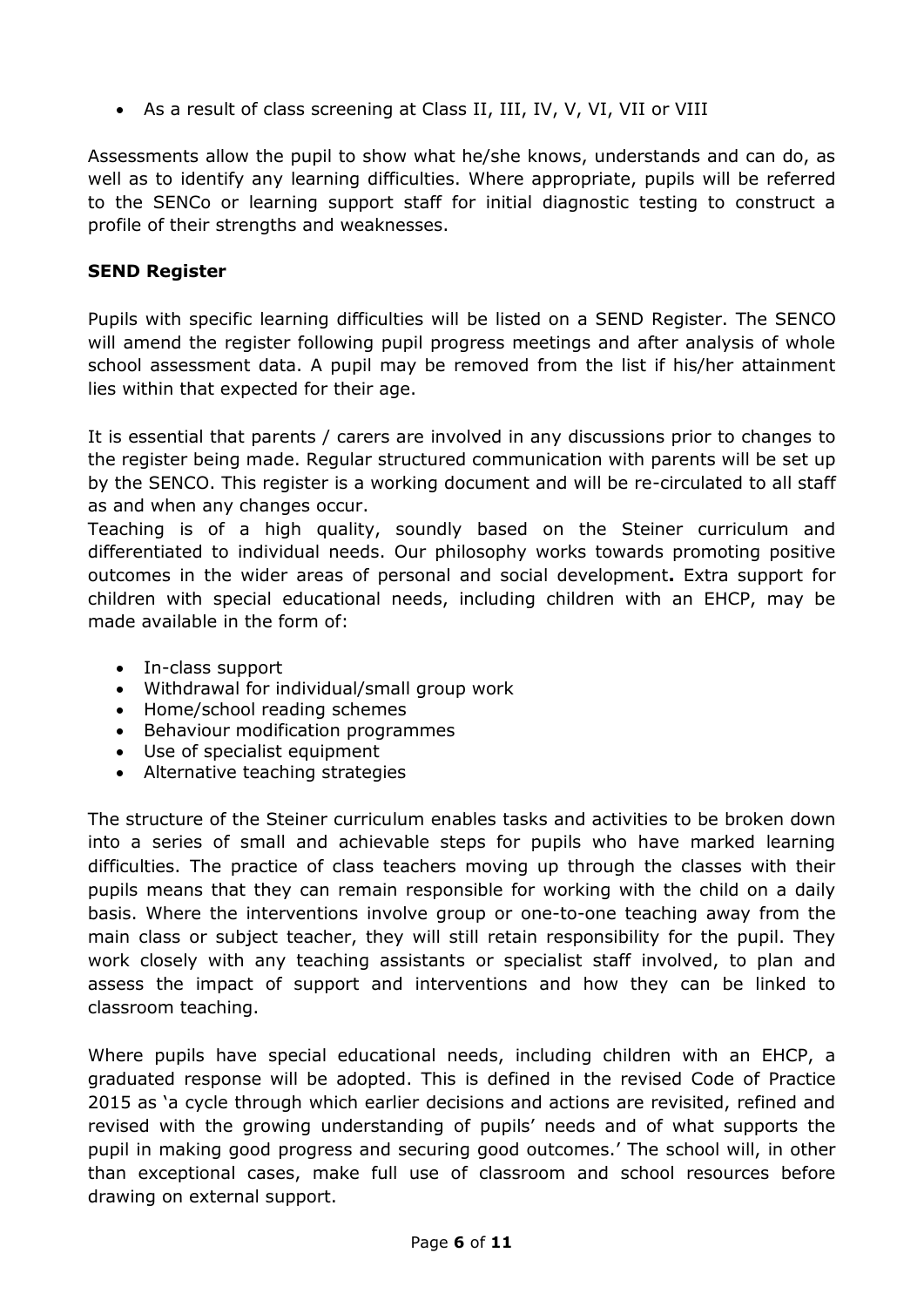A provision map and learning plan will be drawn up.

The school recognises the importance of parents being involved at every stage.

The school will make provision for pupils with special educational needs, including children with an EHCP, to match the nature of their individual needs and the class teacher and SENCO will keep regular records of the pupils' special educational needs, the action taken and the outcomes.

If a pupil does not make progress despite the school taking the action outlined, advice will be sought from the appropriate support services, following consultation with parents.

Regular liaison will be maintained with any of the following external agencies for pupils with Education, Health and Care Plans:

- Psychological Services
- Social Services
- Child and Adolescent Mental Health Service
- Audiology Service
- Speech and Language Service
- Service for the Visually Impaired
- Health Service
- Welfare Service
- Early Year's Service
- Education Out of School Services
- Looked After Children officer
- Special Education Section

If progress is still not achieved despite extra learning support, the child may be assessed according to the LA criteria, with a view to initiating an EHCP Needs Assessment as outlined in the Revised Code of Practice 2015. The appropriate forms will be used for recording and referral as necessary. A request for an EHCP Needs Assessment can be initiated either by the parents or the school.

The progress of children with special educational needs will be closely monitored and reviews will be held half-termly initially and then termly regularly in meetings with the SENCO, parents and relevant teachers. As suggested in the Revised Code of Practice, these discussions should be led by a teacher with good knowledge and understanding of the pupil who is aware of their needs and attainment. This will usually be the class teacher, supported by the SENCO. Target planning will follow the Assess - Plan – Do – Review cycle.

Additionally, the progress of children with an Education, Health and Care Plan will be reviewed annually, as required by legislation.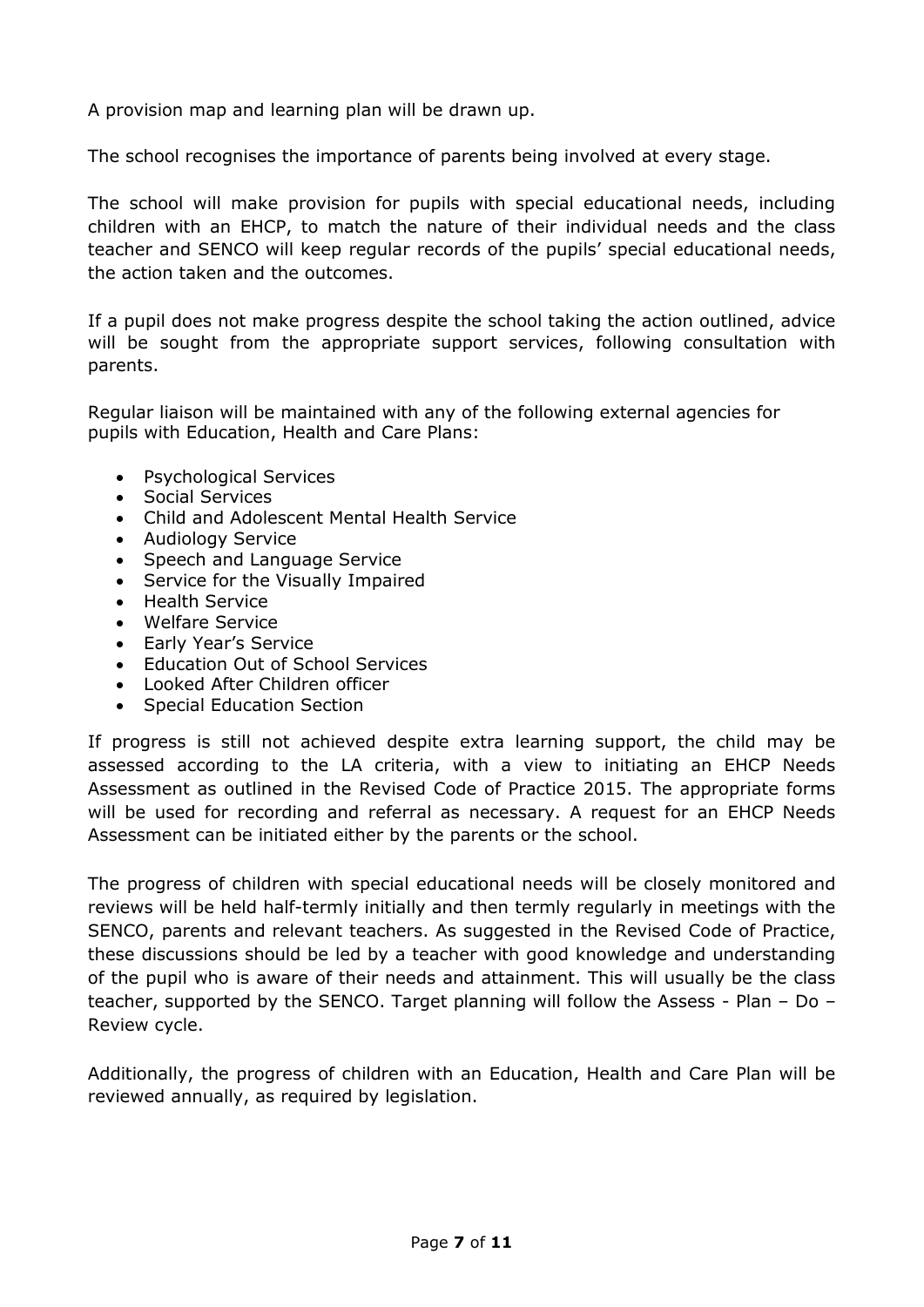## **Pupil Participation**

The school will work to ensure that pupils have an age appropriate awareness of their learning targets.

### **Record keeping**

Confidential detailed records will be kept of the pupils receiving extra teaching support. These will include:

- Child's details, DOB, position in family, address, contact details.
- Educational history
- Any history of SEND in family
- IEPs or any learning plans
- Medical records
- Progress reports, school reports, Standardised test results
- Evaluation of the effectiveness of any intervention the child has received
- Copies of invoices for any extra intervention
- Notification of meeting dates and acknowledgements
- Minutes from SENCO, class teacher, parents' meetings
- Notes on conversations
- Emails, letters
- Documents relating to any behavioural issues
- Samples of school work

## **Parent / School Partnership**

The school will actively seek the involvement of parents in the education of their children. It is recognised that it is particularly important with pupils who have special educational needs, including children with an EHCP, where the support and encouragement of parents is often a significant factor in achieving success. Parents will always be kept informed about the special educational needs experienced by their children in accordance with the recommendations outlined in the Code of Practice. Communications between the parents and the school will be consistently maintained through a timetable of meetings of which detailed records will be kept.

Parents will be fully consulted before the involvement of LA support agencies or any other external specialist with their children, and will be invited to attend any formal review meetings at all stages. The school and parents may need to consider if specific remediation can be supported by the current resourcing levels of the School and that it is in line with the educational philosophy of the school.

#### **School Links and Transition**

The Steiner Waldorf schools work closely together to maintain a consistent approach to pupils with special educational needs and to share relevant information and effective strategies.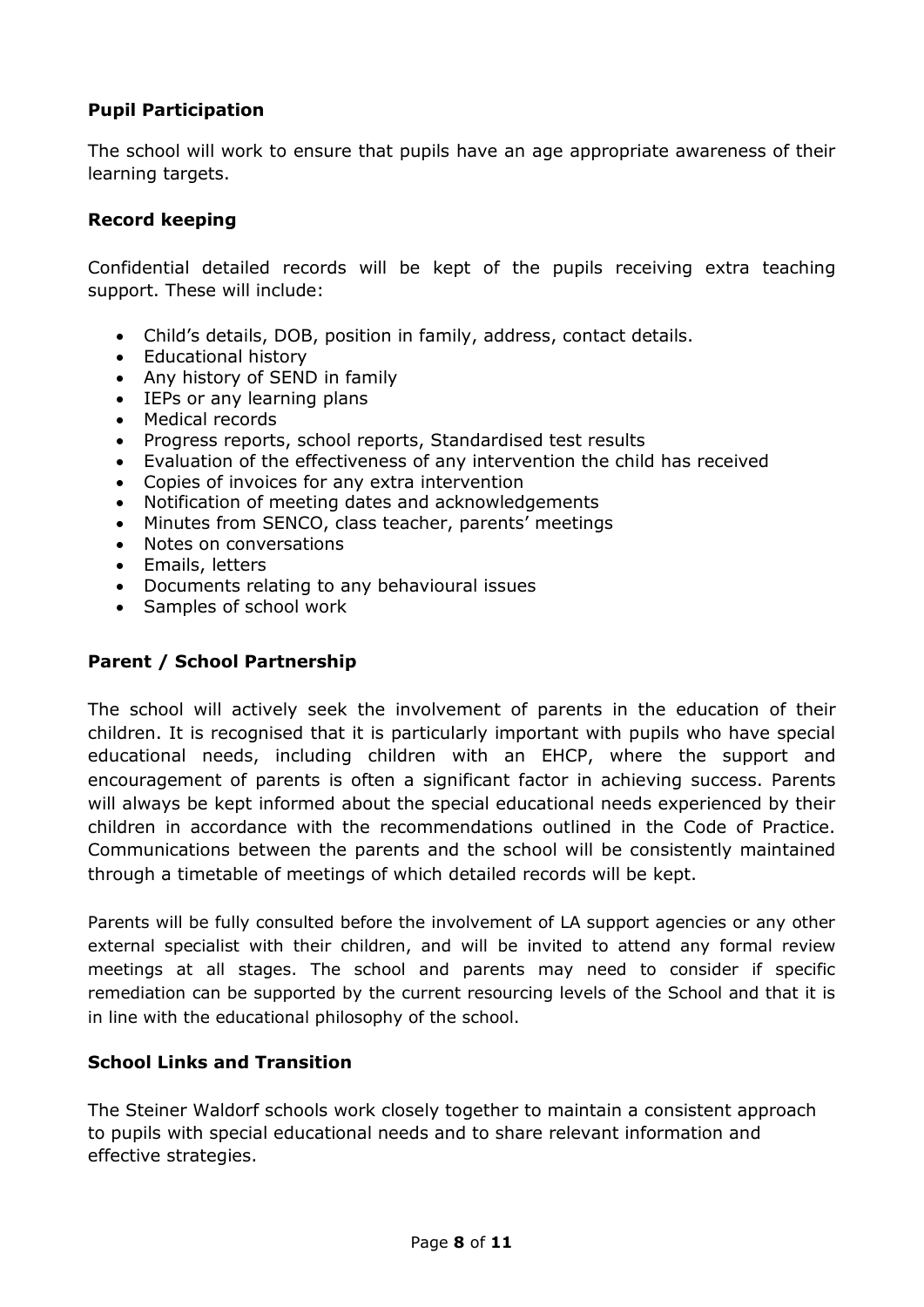Children with SEND, including children with an EHCP, who transfer to another setting will have a transition plan drawn up with the teacher, parents and SENCo. Confidential information will only be shared on a need to know basis with permission from the parents. Child protection issues are exempted.

#### **Reasonable Adjustments**

Independent Schools cannot charge for reasonable adjustments (which now include auxiliary aids and services) under the Equality Act 2010. The school will give careful consideration as to whether an adjustment or auxiliary aid or service sought for a disabled pupil, including a child with an EHCP, is a reasonable adjustment.

The school is entitled to consider cost as a factor when determining whether the auxiliary aid or service or reasonable adjustment is reasonable.

The school will apply the Equality and Human Rights Guidance entitled: Reasonable Adjustment for Disabled Pupils, which can be found at the EHRC website.

### **Concerns and Complaints**

The procedure for managing concerns is explained in Appendix A. If you have a complaint, please refer to the school's Complaints and Concerns Policy.

#### **Staff Development**

In-service training needs related to special educational needs and disabilities will be identified by the staff at College, early years' and teachers' meetings and the Teaching & Learning Group and will be incorporated into the staff development plan. This includes reviewing, and where necessary improving, teachers' understanding of strategies to identify and support vulnerable pupils and their knowledge of the SEN most frequently encountered.

#### **Evaluating Success**

This school policy will be kept under regular review. The SENCo, Learning support staff, early years teachers and class teachers will gauge the success of the policy by the achievements of previously agreed targets outlined in the pupils' learning plans, progress review and/or annual review. They will advise the Trustees of any individual cases of which they need to be made aware. In addition, evidence will be gathered regarding:

- Staff awareness of individual pupil need
- Success of the identification process at an early stage
- Academic progress of pupils with special educational needs
- Improved behaviour of the children, where this is appropriate
- Consultation with parents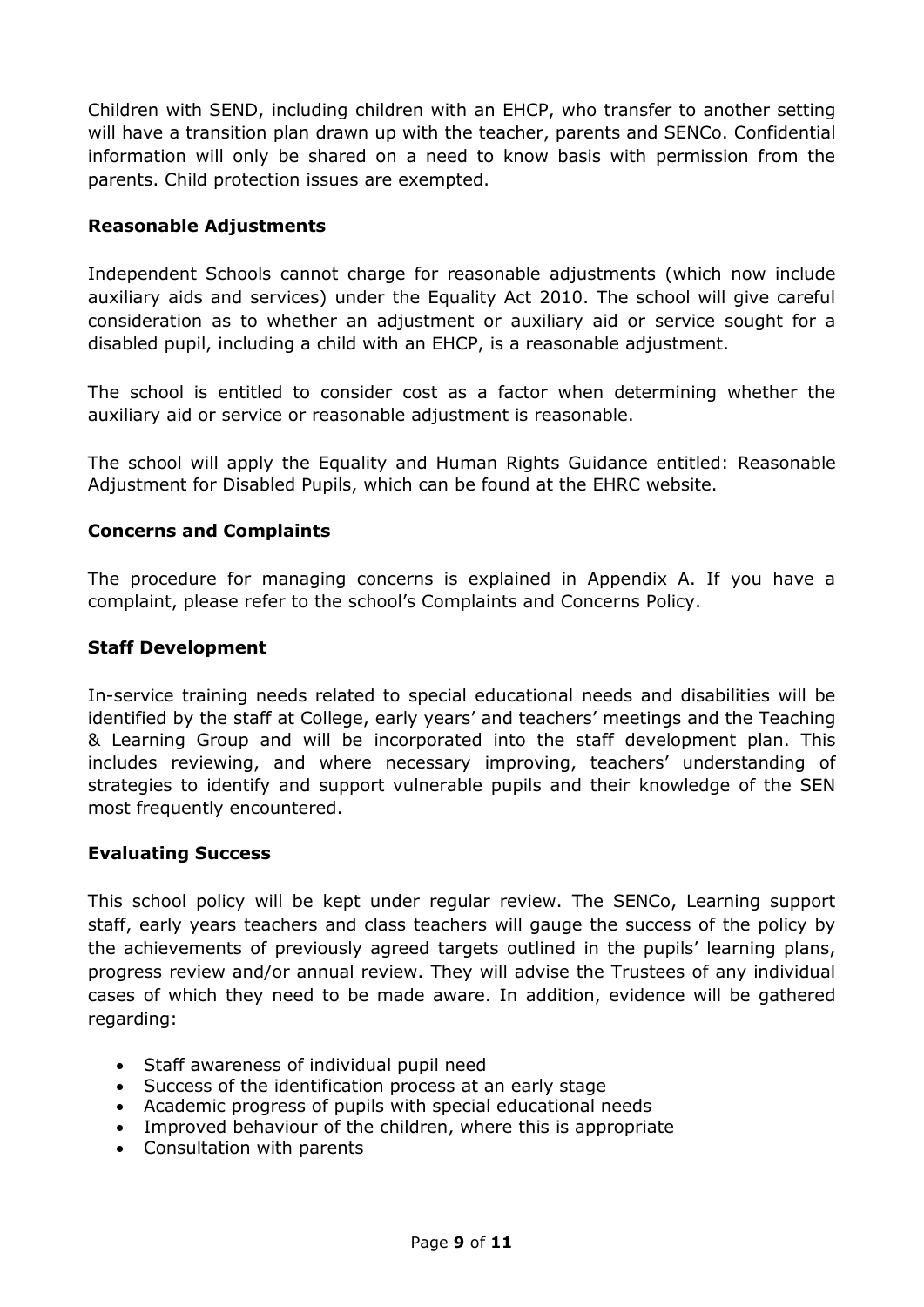# **Appendix A**

#### **Procedure for Managing SEN Concerns**

Responsible persons for SEN are Jayne Thomas (Trustee), Daniel Crosby (Trustee) and the SENCo.

#### **Interview for Kindergarten**

Parents provide information about their child's special educational needs including any reports from any external agencies. A second interview may be requested with the child and parents to conduct an assessment. A Kindergarten place will not be offered if the school is not deemed the best placement as it cannot offer the necessary support.

#### **Lower, Middle School admissions**

A child with known or probable SEN will have an interview with SENCo or other specialist once relevant reports are received. If the interviewing teacher has a concern about possible SEN, they will refer the child to the SENCo for further investigation. The Admissions Team will advise against accepting a child if, after consultation, it is felt that the school does not have the necessary resources to educate the child, in terms of staff expertise or the practical support.

#### **Recognising Special Educational Needs**

- A parent or teacher's concern about a child's behaviour, attention or learning difference
- As a result of a class observation or screening at Class II, III, IV, V, VI, VII or VIII.

A concern is raised and registered with the SENCo. SENCo and Class Teacher meet to make a plan for targeted differentiation in the class and support at home. Parents are informed.

If differentiation in class is not successful, the Class Teacher, SENCo and the parents meet to draw up an IEP for learning support. The child will then be entered on the SEND register for monitoring.

Children who show signs of possible SEND may be recommended for further assessment by an appropriate specialist in order to determine their learning needs. Any external assessment must be paid for by parents.

If no progress is made, advice will be sought to access external specialist input and the child will be entered on the register of SEN support.

If progress is still not achieved a request for an EHCP Needs Assessment by their Local Authority can be initiated by parents or the school.

Reviews take place half termly then termly in meetings with SENCo, parents and relevant teachers.

At this time it will be decided if sufficient progress has been made or if further intervention is required.